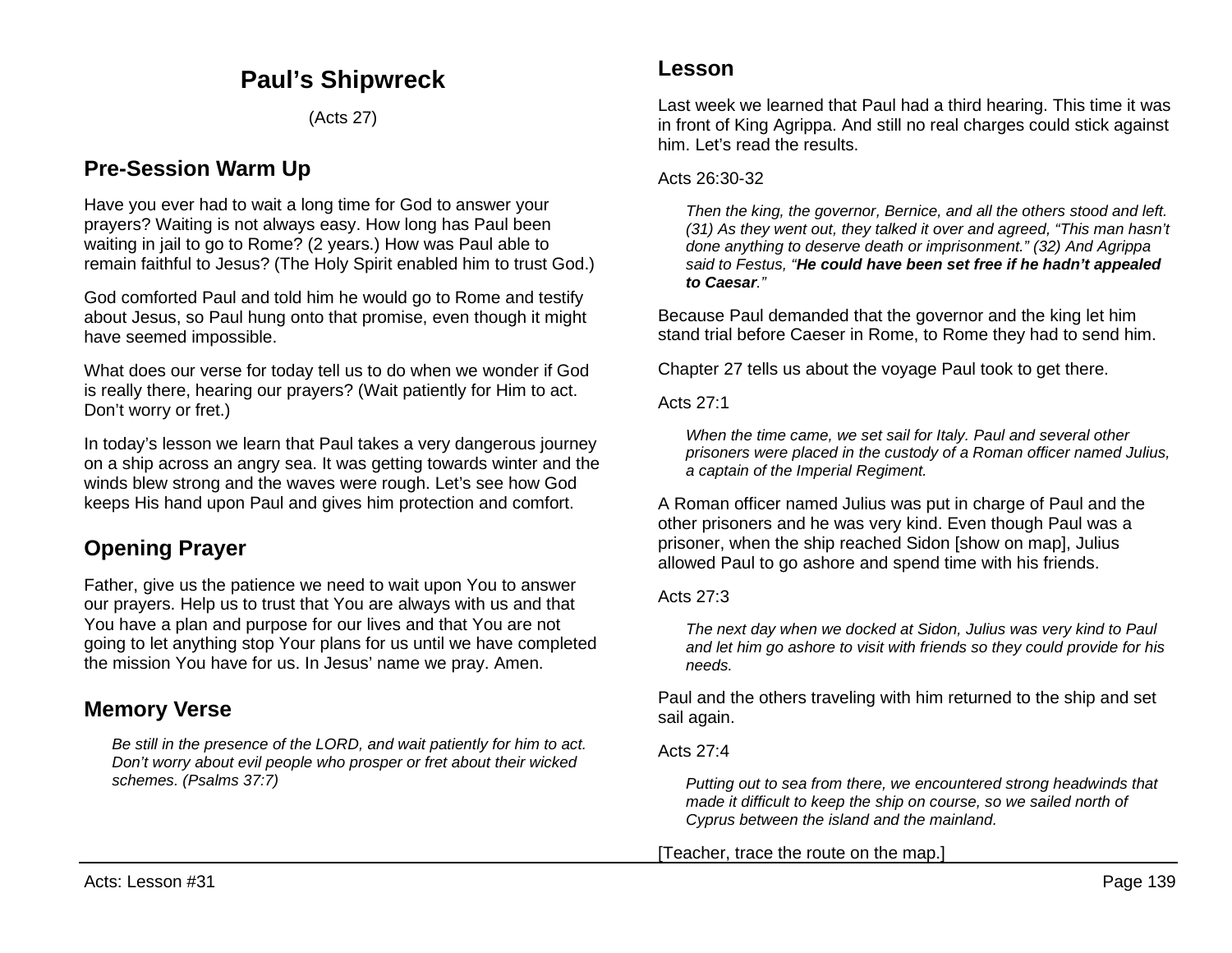They found shelter in Myra where Julius transferred all the prisoners onto another ship that was heading to Italy.

They were sailing against the winds so they had several days of slow sailing and great difficulty.

## Acts 27:8-9

*We struggled along the coast with great difficulty and finally arrived at Fair Havens, near the town of Lasea. We had lost a lot of time. The weather was becoming dangerous for sea travel because it was so late in the fall, and Paul spoke to the ship's officers about it.*

Paul warned Julius not to travel on until winter was past.

## Acts 27:10-11

*"Men," he said, "I believe there is trouble ahead if we go on shipwreck, loss of cargo, and danger to our lives as well." (11) But the officer in charge of the prisoners listened more to the ship's captain and the owner than to Paul.*

No one listed to Paul's warning and they sailed on. Things got exciting.

## Acts 27:13-15

*When a light wind began blowing from the south, the sailors thought they could make it. So they pulled up anchor and sailed close to the shore of Crete. (14) But the weather changed abruptly, and a wind of typhoon strength (called a "northeaster") burst across the island and blew us out to sea. (15) The sailors couldn't turn the ship into the wind, so they gave up and let it run before the gale.*

The wind blew the waves so high they looked like mountains. It was blowing so hard that the captain could not turn the ship back. They were caught in the middle of a terrible storm. The waves came crashing down onto the ship. The sailors had to work hard to keep the ship from filling with water. They thought the ship was going to break apart.

To lighten the load, they began to throw everything overboard.

## Acts 27:18-20

*The next day, as gale-force winds continued to batter the ship, the crew began throwing the cargo overboard. (19) The following day they even took some of the ship's gear and threw it overboard. (20) The terrible storm raged for many days, blotting out the sun and the stars, until at last all hope was gone.*

It was a very dangerous situation. Everyone on the ship was terrified and had given up hope that they would survive this terrible storm.

Ask: How would you feel about being on this ship in this storm?

Paul seems to be the only one that had his mind at rest.

*Ask*: How was it that Paul had peace in the middle of this storm? (The Holy Spirit gave him comfort and courage.)

Paul stood up in front of all the men on the ship and spoke in a loud voice so everyone could hear him over the noise of the storm.

## Acts 27:21-22

*No one had eaten for a long time. Finally, Paul called the crew together and said, "Men, you should have listened to me in the first place and not left Crete. You would have avoided all this damage and loss. (22) But take courage! None of you will lose your lives, even though the ship will go down.* 

Paul encouraged everyone not to be afraid.

## Acts 27:23-26

*For last night an angel of the God to whom I belong and whom I serve stood beside me, (24) and he said, 'Don't be afraid, Paul, for you will surely stand trial before Caesar! What's more, God in his goodness has granted safety to everyone sailing with you.' (25) So take courage! For I believe God. It will be just as he said. (26) But we will be shipwrecked on an island."*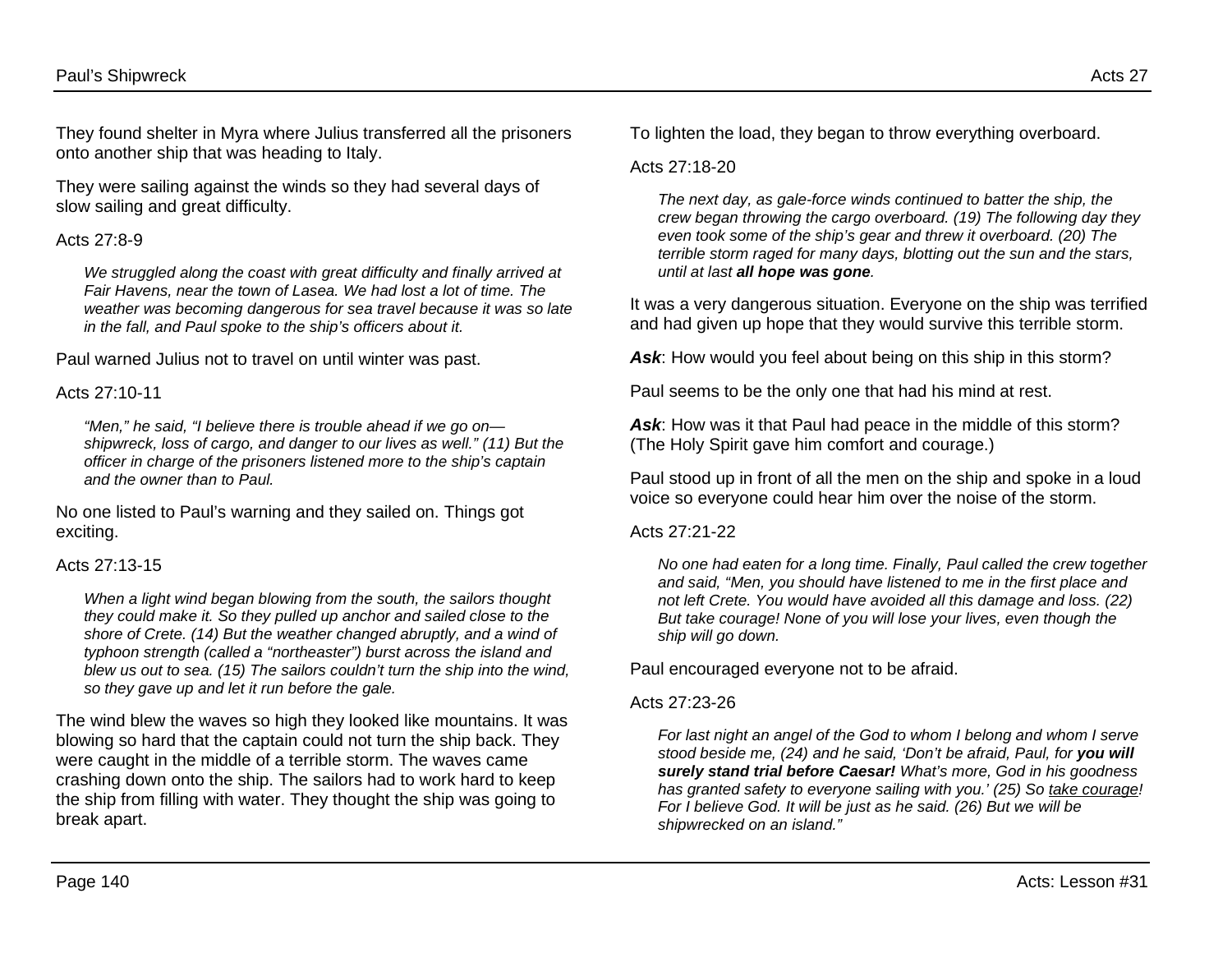Paul could have allowed fear to paralyze him. But Paul believed God and encouraged the other passengers to be brave and to trust God.

The Holy Spirit enabled Paul to have the faith to believe the words of Jesus. Remember, Jesus Himself came to Paul while he was in the jail in Caesarea. [Flip back to chapter 23.]

## Acts 23:11

*That night the Lord appeared to Paul and said, "Be encouraged, Paul. Just as you have been a witness to me here in Jerusalem, you must preach the Good News in Rome as well."*

Paul had never stopped believing that promise the Lord made to him.

Because Paul believed God would keep His Word, he had the power of the Holy Spirit to speak words of encouragement to those who were terrified all around him.

#### Acts 27:27-29

*About midnight on the fourteenth night of the storm, as we were being driven across the Sea of Adria, the sailors sensed land was near. (28) They dropped a weighted line and found that the water was 120 feet deep. But a little later they measured again and found it was only 90 feet deep. (29) At this rate they were afraid we would soon be driven against the rocks along the shore, so they threw out four anchors from the back of the ship and prayed for daylight.*

The sailors weren't thinking of the other passengers on the ship; they only wanted to save their own lives.

## Acts 27:30

*Then the sailors tried to abandon the ship; they lowered the lifeboat as though they were going to put out anchors from the front of the ship.*

The sailors were afraid. They thought the ship was going to crash into the rocks and they were all going to die. So, they tried to sneak off the boat. But the Holy Spirit gave Paul wisdom to know that they were planning to escape so he spoke up and the soldiers listened to him.

### Acts 27:31-32

*But Paul said to the commanding officer and the soldiers, "You will all die unless the sailors stay aboard." (32) So the soldiers cut the ropes to the lifeboat and let it drift away.*

At this point, it had been 14 days since anyone had anything to eat. They were weak and exhausted, so Paul encouraged everyone to eat.

#### Acts 27:33-38

*Just as day was dawning, Paul urged everyone to eat. "You have been so worried that you haven't touched food for two weeks," he said. (34) "Please eat something now for your own good. For not a hair of your heads will perish." (35) Then he took some bread, gave thanks to God before them all, and broke off a piece and ate it. (36) Then everyone was encouraged and began to eat— (37) all 276 of us who were on board. (38) After eating, the crew lightened the ship further by throwing the cargo of wheat overboard.*

Paul assured everyone that not a single one of them would die. So everyone relaxed and had something to eat. After they ate as much as they wanted, they threw the rest of the grain overboard.

#### Acts 27:39-40

*When morning dawned, they didn't recognize the coastline, but they saw a bay with a beach and wondered if they could get to shore by running the ship aground. (40) So they cut off the anchors and left them in the sea. Then they lowered the rudders, raised the foresail, and headed toward shore.*

Everyone must have thought that they were out of danger. But suddenly the ship jerked to a stop.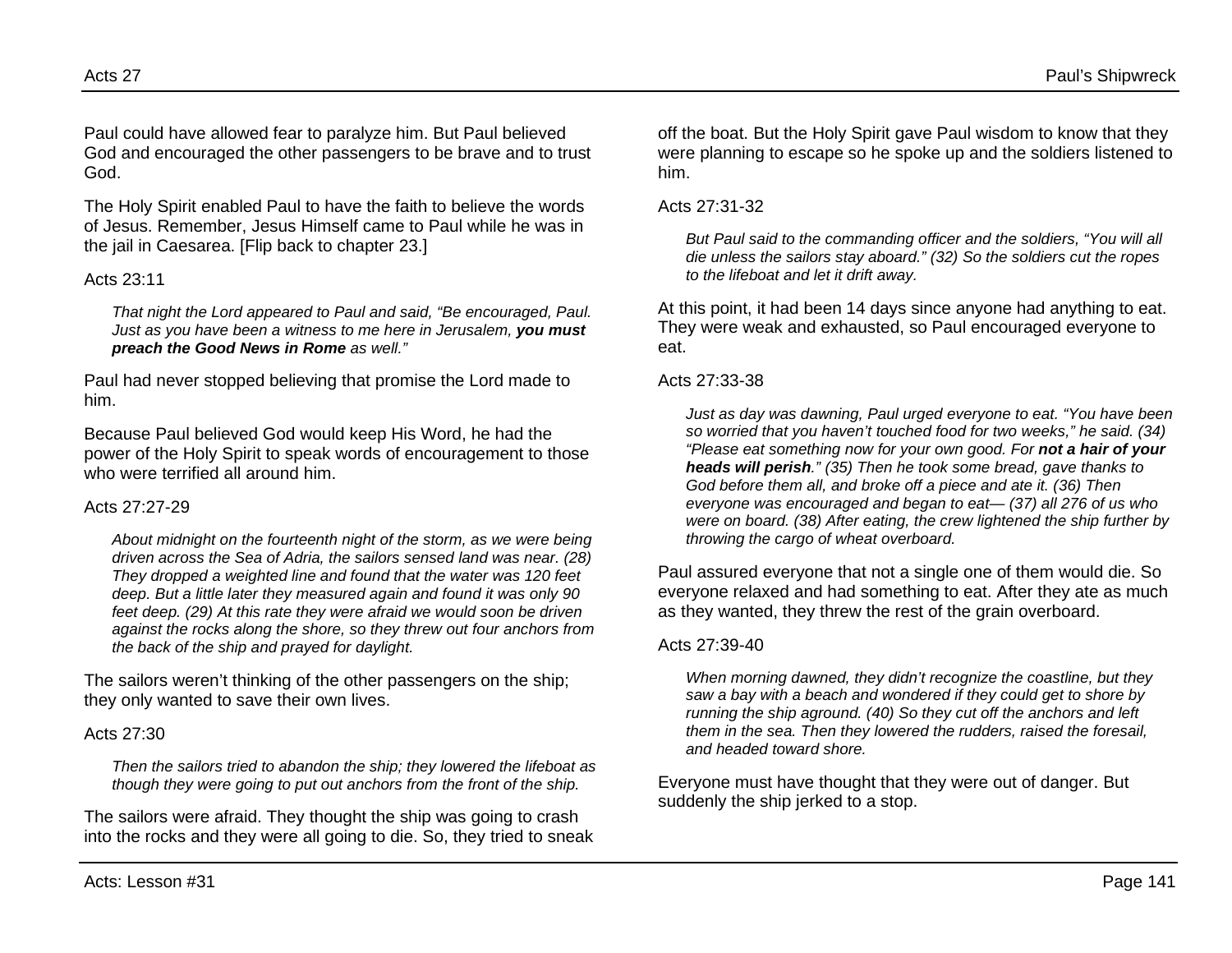### Acts 27:41

*But they hit a shoal and ran the ship aground too soon. The bow of the ship stuck fast, while the stern was repeatedly smashed by the force of the waves and began to break apart.*

Suddenly everything got crazy. The ship was sinking and people were panicking, especially the guards. If any of the prisoners escaped, the soldier guarding them would be put to death.

### Acts  $27:42-44$

*The soldiers wanted to kill the prisoners to make sure they didn't swim ashore and escape. (43) But the commanding officer wanted to spare Paul, so he didn't let them carry out their plan. Then he ordered all who could swim to jump overboard first and make for land. (44) The others held on to planks or debris from the broken ship. So everyone escaped safely to shore.*

Once again, we see God's kindness and protection of Paul. Julius wanted to save Paul so he told the soldiers not to kill any of the prisoners. Everyone made it to the beach alive. Not one person on the ship died; everyone escaped safely to shore.

The Holy Spirit enabled Paul to have courage and to trust God in a very frightening situation. Paul's faith in God enabled him to encourage the other passengers on the ship during this very scary time.

God had a plan and purpose for Paul's life and no difficulty was going to stop God's purpose for Paul. And, as God's purpose for Paul's life was being fulfilled, many other lives were blessed and touched by God, as well.

God has a plan and purpose for each one of us. If you are a follower of Jesus, the Holy spirit will enable you to fulfill that purpose in your life. God wants your faith to grow so you can be a strong witness to share Jesus with others. We will face difficulties at times, but God never leaves us in those difficulties. The Holy Spirit will help you be strong and courageous and to encourage others to trust in God, too. Maybe you are not a believer yet. Maybe you are like many of the passengers on the ship sailing to Rome. You may be going through a very difficult time in your life and you are scared. You don't have to go through this difficult time alone. God sent His Son Jesus to die for your sins so you can have a right relationship with God.

When you believe in Jesus you are adopted into God's family and will never be alone because the Holy Spirit will live inside your heart. The Holy Spirit will give you the strength and courage you need as you face different circumstances in your day-to-day life. Your courage will encourage others to have faith, too.

## **CLOSING PRAYER**

Father, thank You that You give us courage in difficult situations. When we are encouraged and strengthened in our spirits, help us to encourage others around us to have faith in You and to trust You in every circumstance in life. In Jesus' name we pray. Amen

## **LEARNING ACTIVITIES**

## **GAME CENTER**

Use the following questions in a game or discussion.

- 1. Do you think Paul's life as a Christian was easy or hard? Why? (Encourage their answers.)
- 2. How do you think Paul was able to keep serving God despite the difficulties? (The Holy Spirit gave him power to continue to follow God.)
- 3. Where was Paul sailing to? (Vs 1. Rome)
- 4. Who was the centurion in charge of Paul? (Vs 1. A Roman officer named Julius, a captain of the Imperial Regiment.)